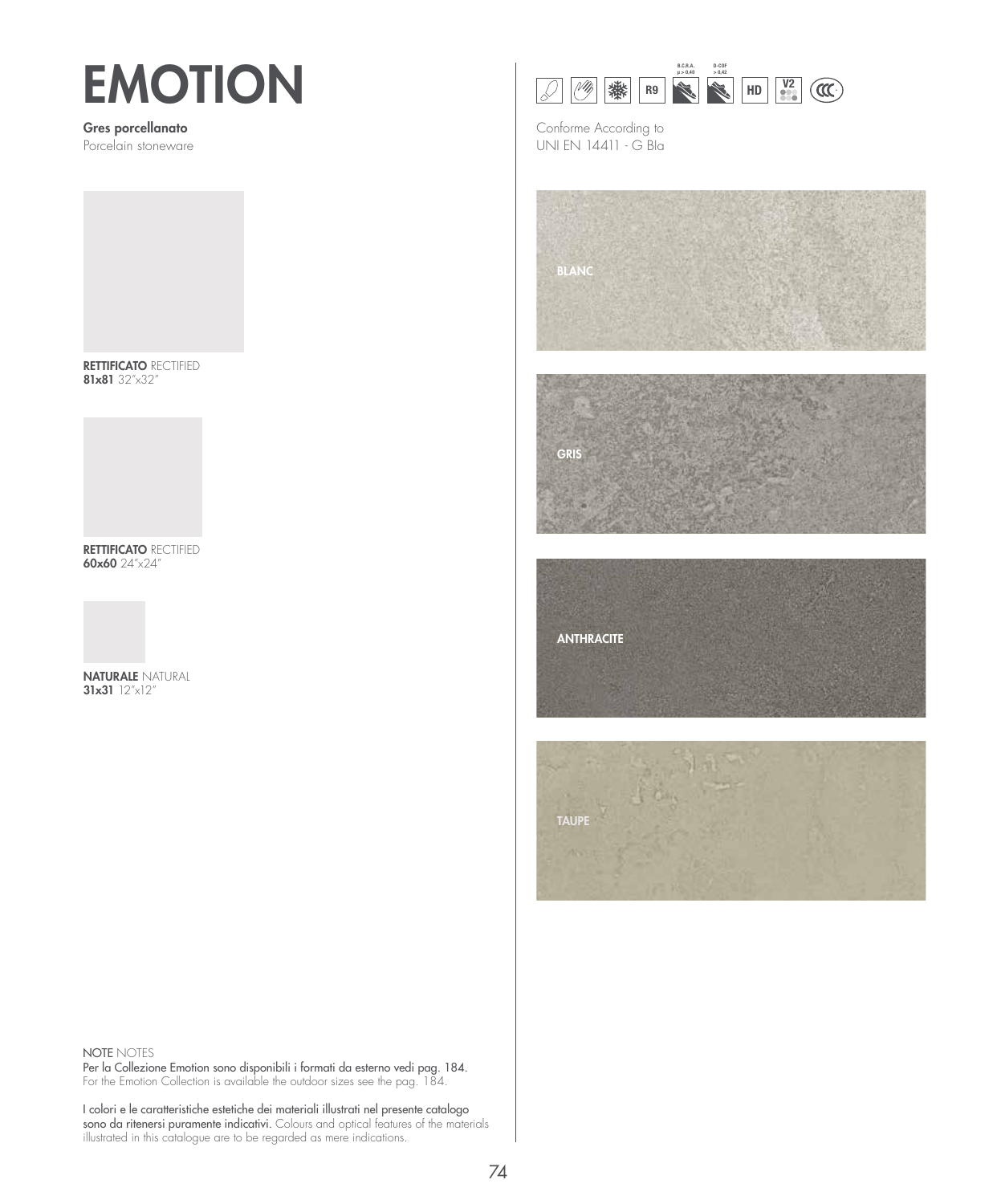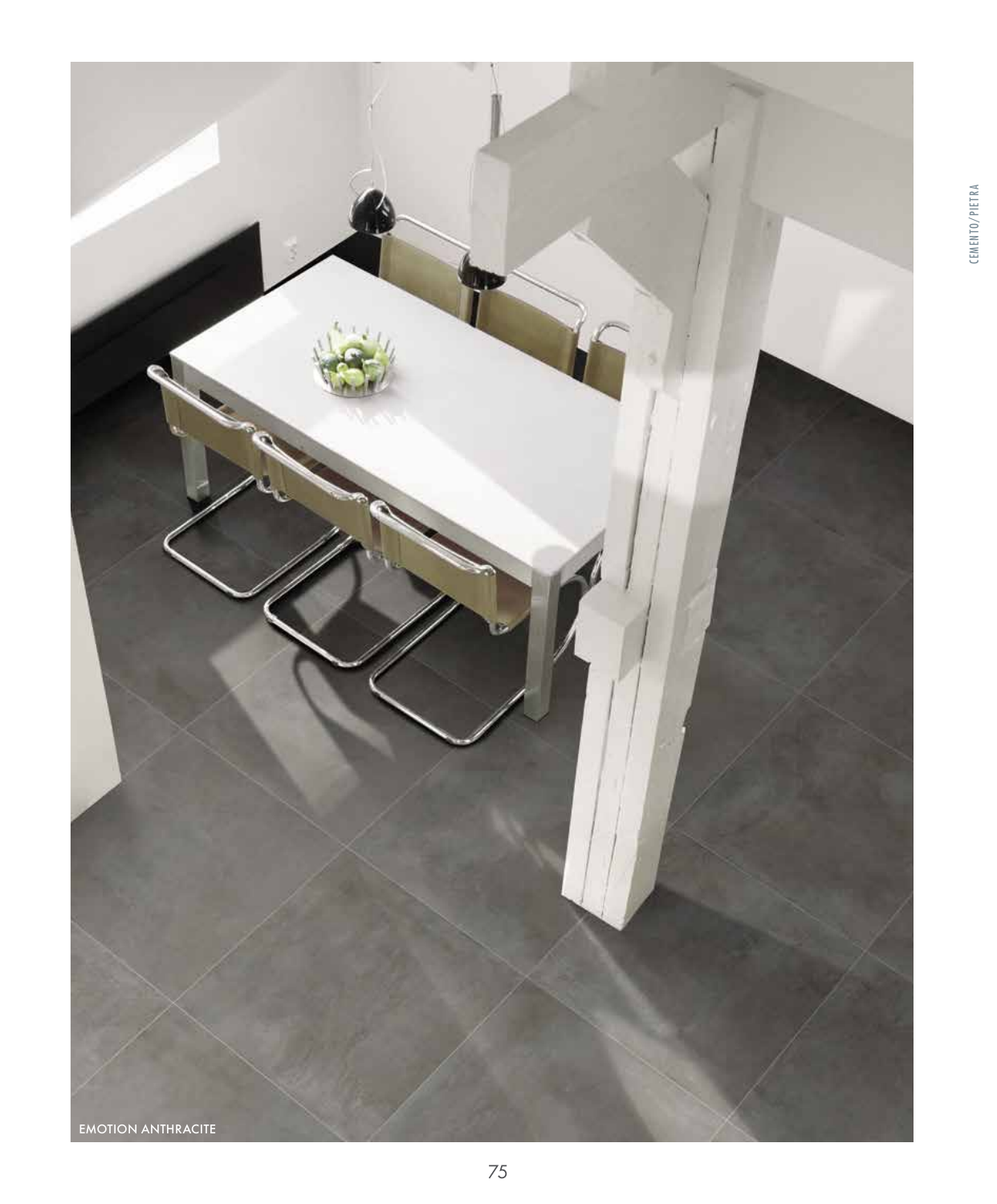### EMOTION **BLANC** | EMOTION **GRIS**

 $\circledR$ 



EMT051/17 ■ Emotion Blanc<br><mark>81x81 cm Rett.</mark> 32"x32" Rect. 3

Emotion Blanc<br>**60x60 cm Rett.** 24"x24" Rect. 5



EMT012/16 ■ Emotion Gris<br>**60x60 cm Rett.** 24"x24" Rect. 5

10



EMT022/34 Emotion Gris 31x31 cm IN  $12" \times 12"$ 14

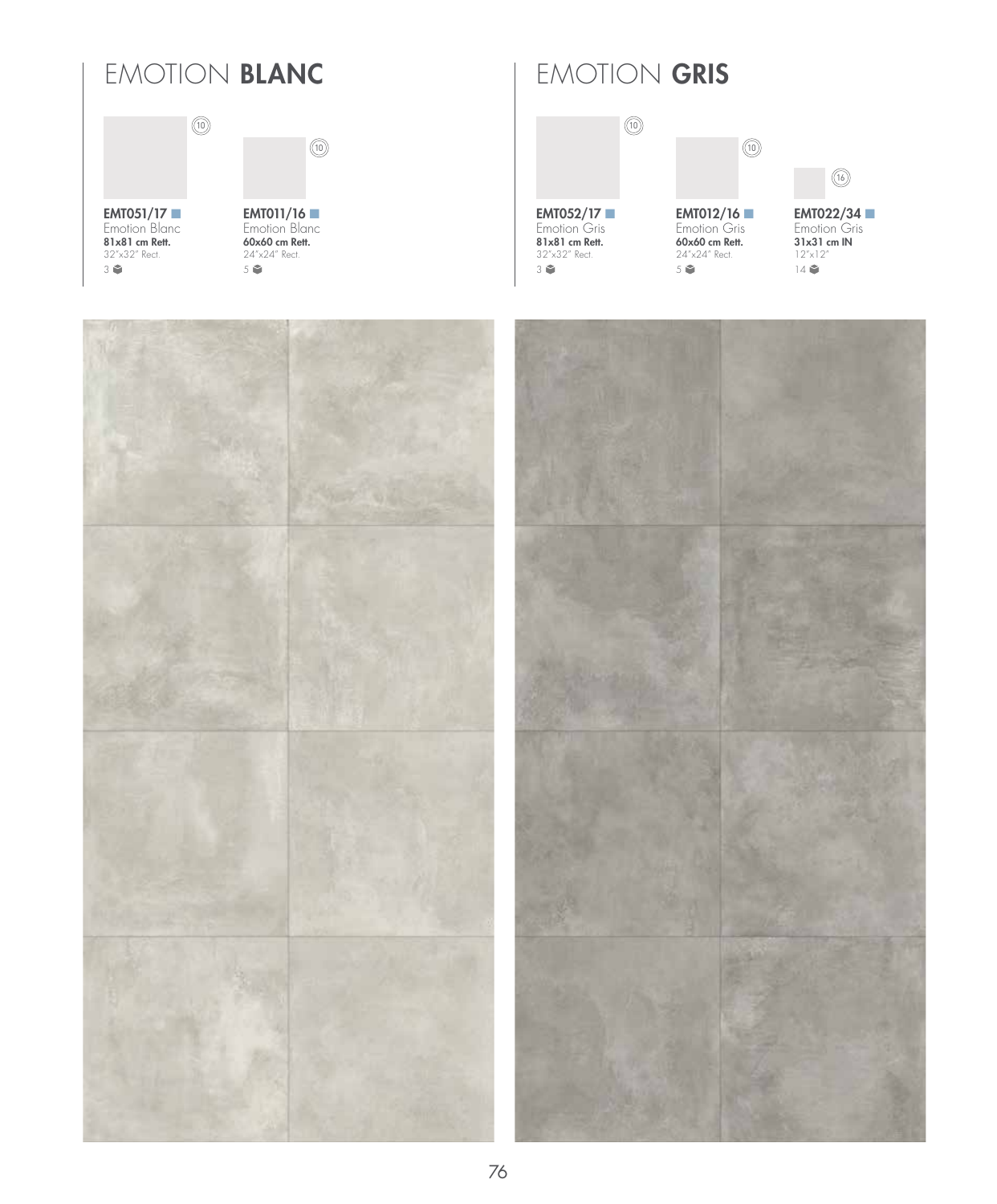# EMOTION **ANTHRACITE** | EMOTION **TAUPE**

 $\circledR$ 





 $\circledR$ 



32"x32" Rect. 3

EMT013/16 Emotion Taupe<br>**60x60 cm Rett.** 24"x24" Rect. 5

10



EMT032/34 Emotion Taupe<br>31x31 cm IN 12"x12"  $14$ 

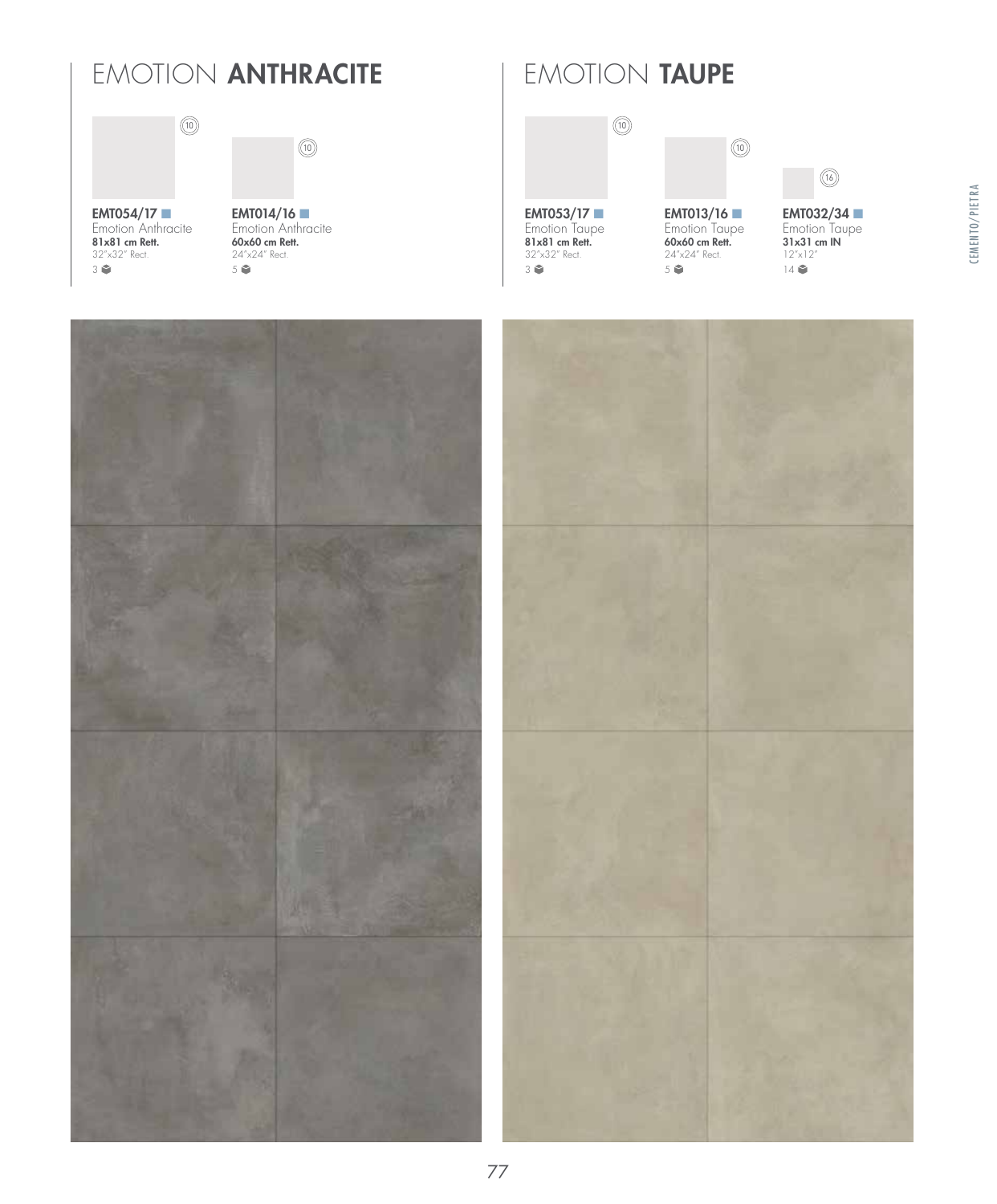# EMOTION